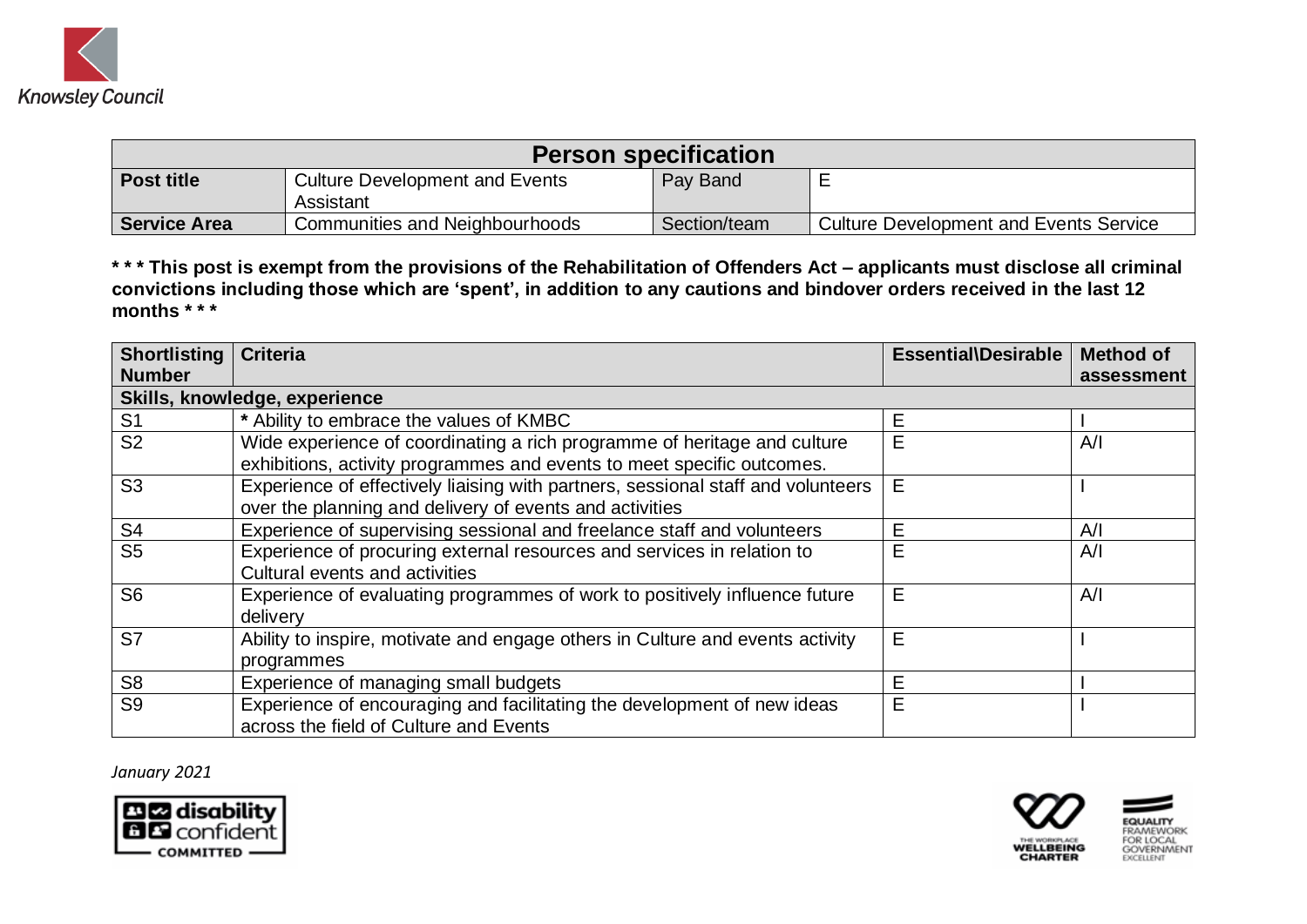

| S <sub>10</sub>          | Ability to develop and implement service plans and prepare and present<br>clear well-structured reports and presentations                                 | Е              |     |
|--------------------------|-----------------------------------------------------------------------------------------------------------------------------------------------------------|----------------|-----|
| S <sub>11</sub>          | E<br>Understanding and application of Equal Opportunities and Safeguarding of<br>adults and children and young people                                     |                |     |
| S <sub>12</sub>          | Information technology skills using Microsoft Office 365 based software and<br>a working knowledge across social media platforms                          | E              | A/I |
| <b>Qualifications</b>    |                                                                                                                                                           |                |     |
| Q <sub>1</sub>           | Experience of working with communities in a related field (e.g. arts / heritage<br>events)                                                                | Е              | A/C |
| Q2                       | NVQ in a related field                                                                                                                                    | E              | A/C |
| <b>Health and Safety</b> |                                                                                                                                                           |                |     |
| H1                       | Ability to ensure suitable and sufficient risk assessments are carried out<br>taking into account employees capabilities                                  | E              | A/I |
| H2                       | Ability to use equipment as instructed and trained                                                                                                        | E              |     |
| H <sub>3</sub>           | Ability to inform management of any health and safety issues which could<br>place individuals in danger                                                   | E              |     |
|                          | <b>Personal attributes and circumstances</b>                                                                                                              |                |     |
| P <sub>1</sub>           | Integrity - ability to be open and honest, to maintain high standards of<br>personal behaviour and display strong moral principles                        | E              |     |
| P <sub>2</sub>           | Accountability - willingness to take personal responsibility for your actions<br>and decisions, and to understand the consequences of your behaviour      | E              |     |
| P <sub>3</sub>           | A demonstrable willingness to share information and work with other people.                                                                               | E              |     |
| P <sub>4</sub>           | Respect - a strong desire to treat people with care and dignity, observing the<br>rights of other people, and helping and supporting others where you can | $\overline{E}$ |     |
| P <sub>5</sub>           | Good verbal and written communication and interpersonal skills                                                                                            | E              | A/I |
| P <sub>6</sub>           | Good personal organisational skills, including the ability to work to deadlines                                                                           | E              |     |
| P7                       | Maintain a good standard of personal efficiency and appearance                                                                                            | E              |     |

## *January 2021*